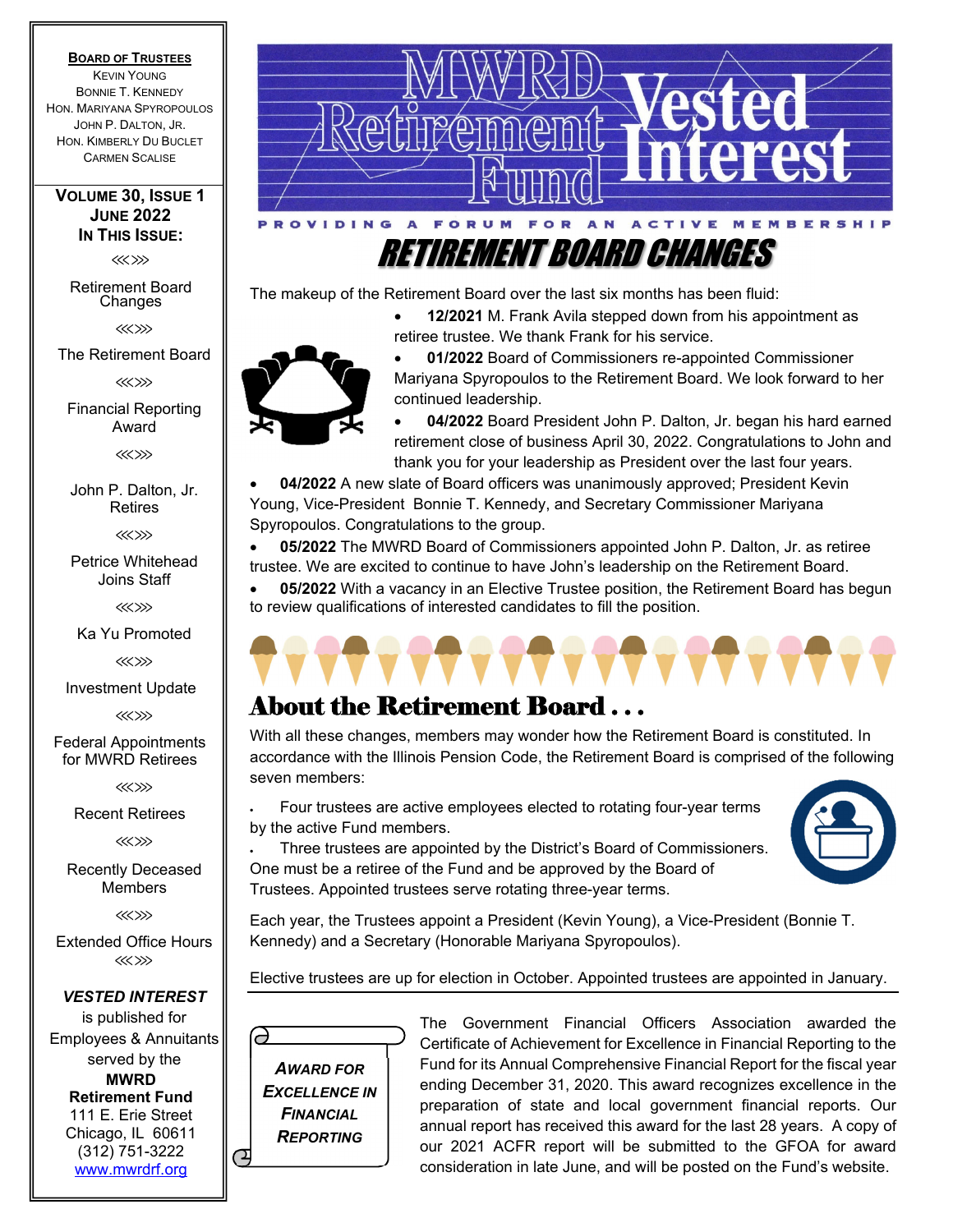# **Until We Meet Again**

Effective May 1, 2022, Retirement Board President John P. Dalton, Jr., retired from his District position as Master Mechanic II, thereby concluding nearly 29 years with the District and 17 years of selfless service as an employee Trustee of the Retirement Board. John served as Board President for four of those 17 years. However, we are pleased to announce that Mr. Dalton will continue service to the Fund as the appointed retiree Trustee.

Join us as we wish John a long, healthy retirement, and welcome him in his new capacity as retiree Trustee.

# **Petrice Whitehead Joins Staff**



On April 12, 2022, Petrice Whitehead joined the Retirement Fund staff as its Office Services Assistant. She joins us from Riverside Insights where she was a customer experience specialist.

In the off-hours, Petrice practices visual arts. She is skilled in various art mediums and participates in local art shows in Chicago and surrounding suburbs. She also enjoys nature walks with her pup, who never misses the opportunity to show off his colorful personality.

Petrice looks forward to assisting our membership as well as all callers and visitors to the Fund office. Hers is the friendly voice that you hear when you dial the Retirement Fund's main number. Help us in welcoming Petrice to the Fund team.

# **Ka Yu Promoted**

We are pleased to announce the promotion of Ka Yu Cuchra to Assistant Benefits Analyst effective November 22, 2021. Ka Yu joined the Fund in April 2019 as the Office Services Assistant. Though she will no longer be the initial friendly voice when calling the Fund, she will be at your service, learning benefit administration and member counseling.

Please join us as we congratulate Ka Yu on her promotion.

### **Investment Update**

The Fund's investment portfolio value as of December 31, 2021, was \$1.64 billion, a net return of 15.2%, compared to \$1.49 billion as of 12/31/20. The Fund's performance for 2021 ranked just outside the top quartile (27%) compared to all Public DB Plans as reported by Investment Metrics, a global leading provider of portfolio analytics. For the ten-year period ending December 31, 2021, we are proud to report the Fund's annualized net return was 9.7%. This 10-year annualized performance exceeded the actuarially assumed rate of return of 7.25% by 245 basis points, net of fees. The 10-year annualized performance ranked in the top half of all Public DB plans according to Investment Metrics. The table below shows cumulative performance for the Fund as of 12/31/21.



#### **INVESTED ASSETS AS OF 12/31/2021**

| <b>Fund performance</b>  | Yr.   | 3 Yr. | 5 Yr. | 10 Yr.  |
|--------------------------|-------|-------|-------|---------|
| Total Fund (net of fees) | 15.2% | 14.2% | 9.8%  | $9.7\%$ |
| <b>Actuarial Rate</b>    | 7.25% | 7.25% | 7.25% | 7.25%   |

So far in 2022, markets have reflected increased volatility, posing significant challenges for investors. The impact of geopolitical events and inflationary pressure has factored into declines across most asset classes.

As mentioned in our last newsletter, the Retirement Board issued an RFP in August 2021 for Developed International Equity mandates in All Cap and Small Cap companies. During the 1<sup>st</sup> quarter 2022, the Retirement Board completed the Small Cap mandate by selecting Chicago-based Driehaus Capital Management and Los Angeles-based Kayne Anderson Rudnick Investment Management to manage \$40 million each. The All Cap mandate portion of the RFP process is ongoing. The funding of the mandate is expected to be completed soon.

Please review our website periodically for further information about the Fund's investment portfolio.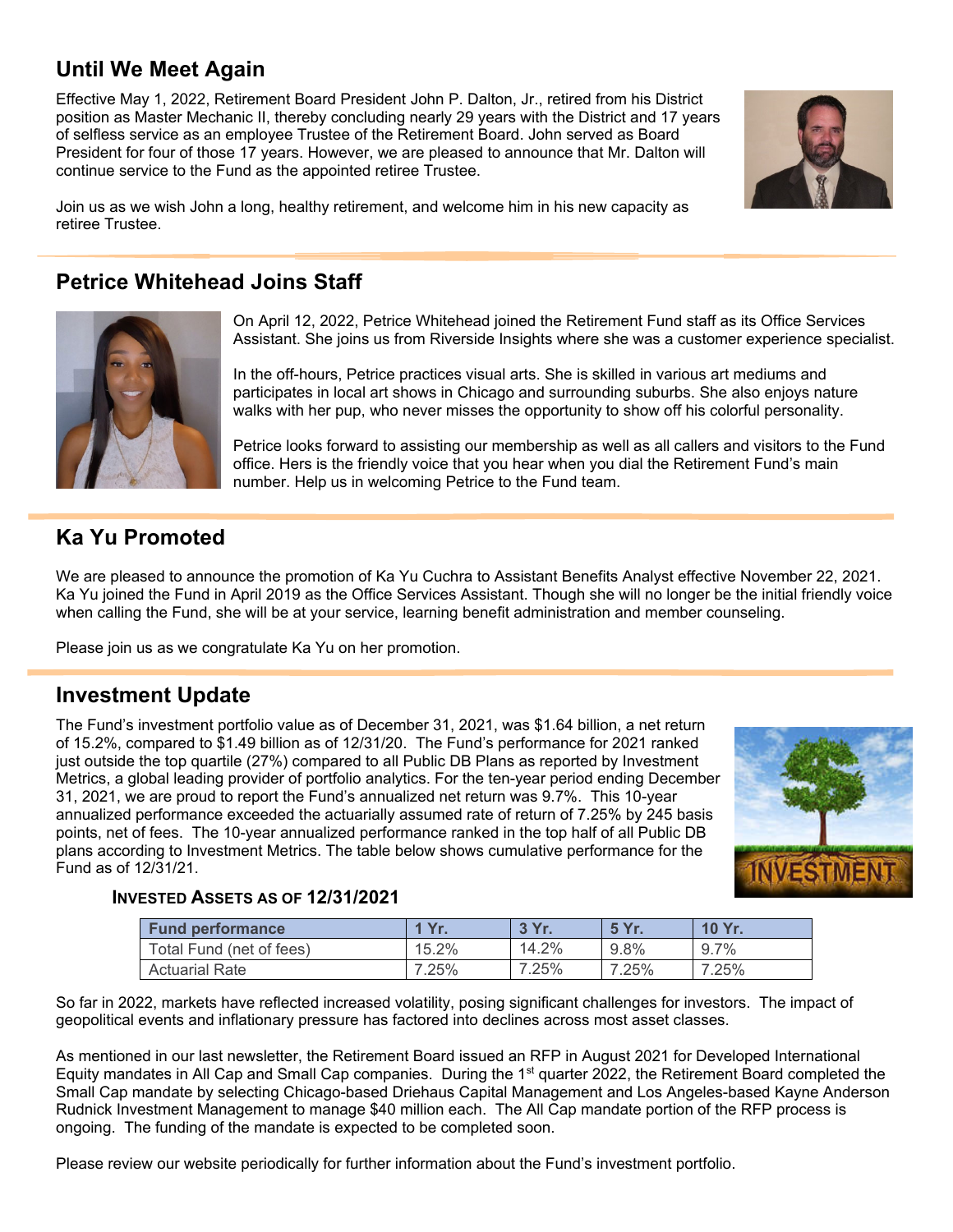## MWRD Retirees on the Move

Retirement from the MWRD looks different ways to different people. Some move on to a life of leisure, hobbies, hard-earned rest, etc. For others, the end of one career is the beginning of another, using their work experiences in new ways. Two MWRD retirees, former Commissioner Debra Shore, and former MWRD Head Assistant Attorney, Judge Diane Shelley were recently appointed to federal positions. Former Commissioner Shore (photo, left) was appointed Regional Administrator for EPA Region 5. Judge Shelley (photo, right) was appointed HUD Regional Administrator, Region 5. Join us as we congratulate these retirees on their new posts.



talis distribution distribution distribution distribution distribution distribution distribution distribution

#### **RETIREES (Since December 2021)**

Join us as we congratulate our new retirees!

| Abedin, Zainul    | Danak, Mahesh   |
|-------------------|-----------------|
| Andersen, Laura   | Delessa, Mamitu |
| Benigno, Tom      | Dring, Maureen  |
| Beyer, Jeffrey    | Farnan, Mauree  |
| Buck, Joseph      | Faul, Terrence  |
| Calhoun, Freida   | Fleet, Sean     |
| Castro, Martin    | Gavin, Kenneth  |
| Clancy, Robert    | Gladych, Terry  |
| Coffey, William   | Glowacki, John  |
| Cohran, Linda     | Gotsch, Ronald  |
| Cosentino, Sam    | Griffin, Brian  |
| Dalton, Jr., John | Hall, Walter S. |

\* Retirement from a Reciprocal Fund

Hayes, Joseph Patel, Sanjay Tala, Mary Jane n Hewitt, Stephanie Prior, Ron Talbot, Michael Hultgren, Ronald Quinlan, Kathleen Ude, Patrick Kirkland, Ryan Rasmussen, John Ware, Robert Koney, Henry **Rhodes, Dan Warner, Michael** Lloyd, Henry **Riley, Kevin White, Eric** Morales, Henry Roth, Scott Zefeldt, Daniel Murphy, Nancy Schackart, Richard Zirbes, Keith Nichols, Jr., Peter\* Scrima, Joan Olchowka, Victor Shelley, Diane\*

Andersen, Laura Patel, Jayshree Svoboda, Dennis

Hawkins, Marquita Owens, Carlando Soto, Antonio



#### **DECEASED EMPLOYEES AND RETIREES (since December 2021)**

We thank them for their service and extend condolences to their families.

- Alexander, Charles Gallo, Nicholas Lenkowski, Donald Randle, Johnny Tatman, James Anderson, O. Steven Glavas, Michael McEvoy, Thomas Salinas, Miguel Thigpen, Fred Bezaitis, John Hackney, Michael Megurdichian, Paul Schimick, Michael Thomas, Jr., John Bikonis, Richard Kosek, Louis O'Grady, Michael Skipton, Dorothea Vincent, Eugene Cook, Stephen\* Koukol, Thomas\* O'Reilly, Tim Sorenson, Willard Watley, James Coughlin, Thomas Kuffel Jr., Frank Panczyszyn, George Stromblad, Artie Willborn, William Docherty, Beverly Kujawa, Roman Pellegrini, Anthony Tarpanoff, George Williams, Mary Flowers, Shannon Lemon, John Qureshi, Fahim **Zielinski, Richard\*** Zielinski, Richard\*
	-

Bickert, Thomas Jesernik, Patrick Mornar, Frederick Shah, Chamanlal VanWeelden, Richard

\* Death in service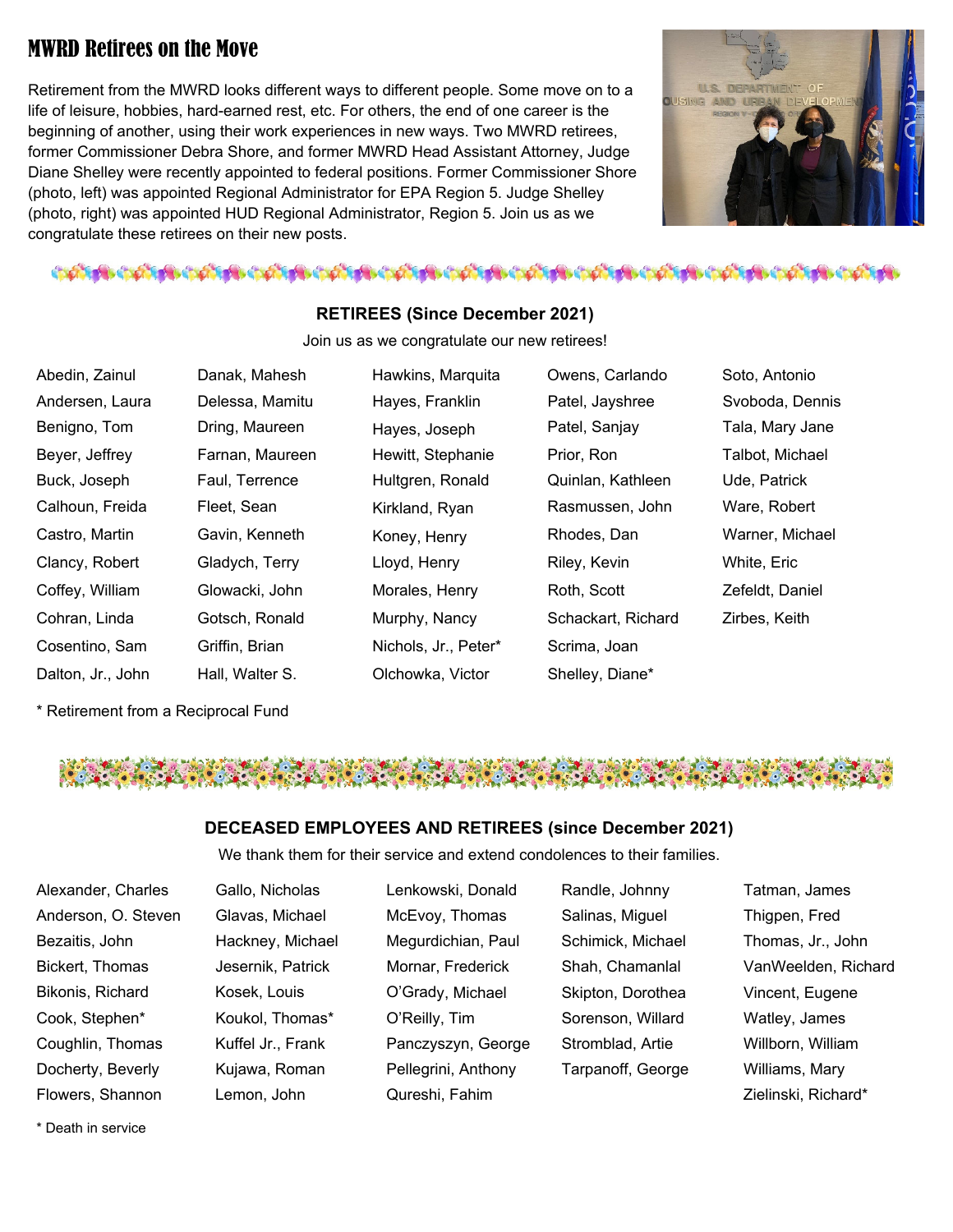**MWRD RETIREMENT FUND** 111 East Erie Street, Suite 330 Chicago, IL 60611-2898

**FIRST-CLASS MAIL U.S. POSTAGE PAID** Chicago, IL Permit No. 2543



# **Telephone line, give me some time**♫

The Retirement Fund office is now open from 8:00 a.m. to 4:30 p.m., Monday through Friday. These expanded hours provide members earlier access to our Fund staff.

#### **MWRD Retirement Fund Staff Directory (312) 751-3222**

| <b>BENEFITS</b>                                                                               |  |  |
|-----------------------------------------------------------------------------------------------|--|--|
|                                                                                               |  |  |
|                                                                                               |  |  |
|                                                                                               |  |  |
|                                                                                               |  |  |
| Asst. Benefits Analyst……………………………………………… Jessica Taylor…………………… x3224…………… TaylorJ@mwrdrf.org |  |  |
|                                                                                               |  |  |
| <b>INVESTMENTS &amp; ACCOUNTING</b>                                                           |  |  |
|                                                                                               |  |  |
|                                                                                               |  |  |
| <b>INFORMATION TECHNOLOGY</b>                                                                 |  |  |
|                                                                                               |  |  |
| <b>EXECUTIVE</b>                                                                              |  |  |
|                                                                                               |  |  |
|                                                                                               |  |  |

#### **Contact us by…**

| Phone  | From District locations dial 1 + the <u>underlined</u> phone extension, above.                                                                                                                                                                          |
|--------|---------------------------------------------------------------------------------------------------------------------------------------------------------------------------------------------------------------------------------------------------------|
|        | From non-District locations, dial (312) 751 + the underlined phone extension above.                                                                                                                                                                     |
| E-mail | Contact us via our e-mail addresses, shown above. Provide a phone number where you can be contacted on                                                                                                                                                  |
|        | weekdays between 8:00 a.m. and 4:30 p.m. (Central time).                                                                                                                                                                                                |
|        | $\mathbf{H} \cdot \mathbf{C}$ and $\mathbf{H} \cdot \mathbf{D}$ is finite as a set of the set of the set of the set of the set of the set of the set of the set of the set of the set of the set of the set of the set of the set of the set of the set |

**U.S. mail** Refer to our mailing address above.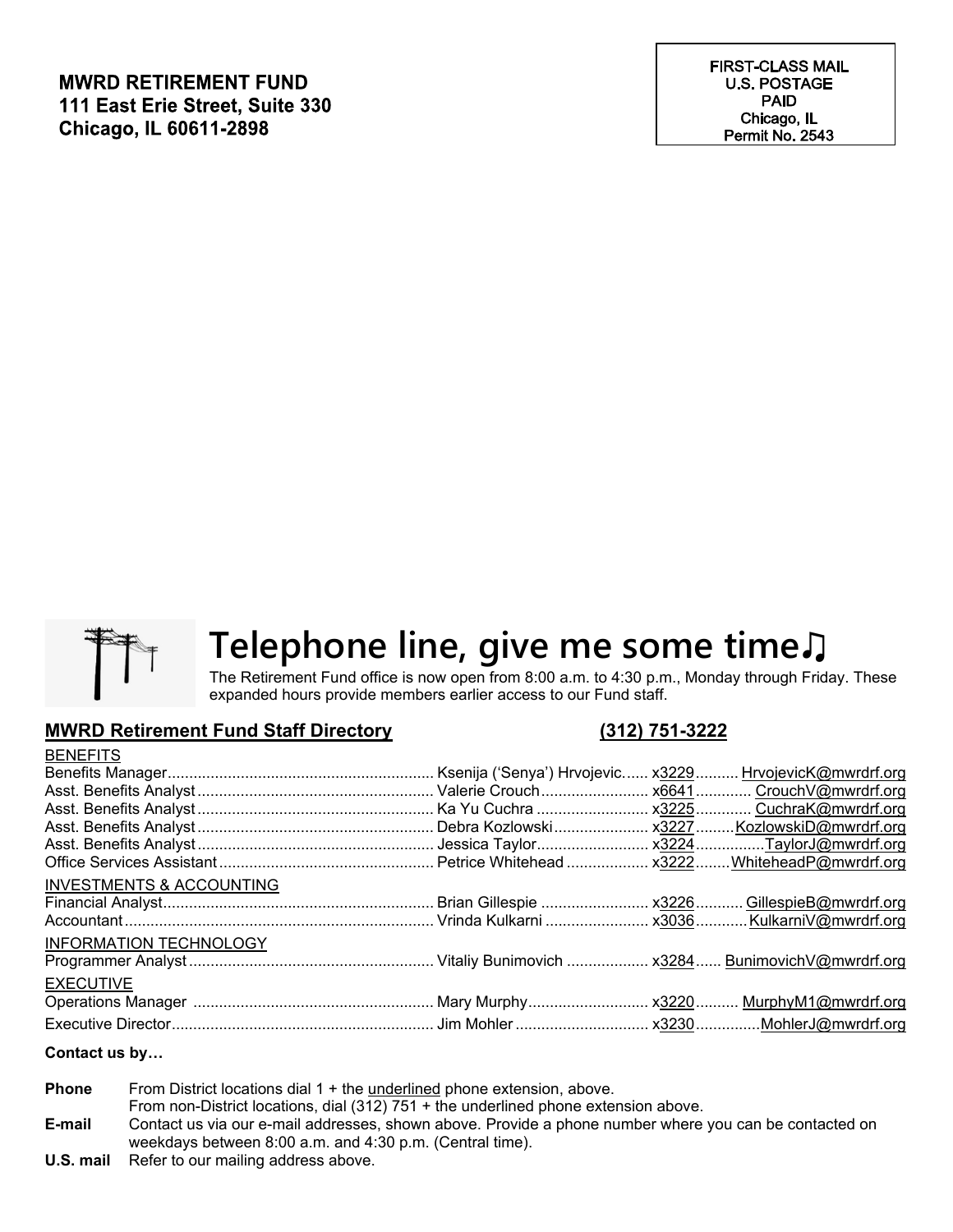### **FIDUCIARY NET POSITION**

The Fund's fiduciary net position – total assets minus liabilities – was \$1.72 billion as of December 31, 2021. That was an increase of \$143.3 million, or 9.1%, from 2020, mainly due to positive investment returns in 2021. Investment returns vary from year to year; over the last five years, the Fund's fiduciary net position has averaged \$1.53 billion, and over the last 10 years it has increased by \$703 million.



The above graph is shown in Billions.

## **CONDENSED STATEMENT OF CHANGES IN FIDUCIARY NET POSITION**

This schedule shows the results of operations for the last two years; it is a condensed version of the audited financial statements which are available for review on the Fund website, mwrdrf.org.

|                               | 2021                | 2020 |               |
|-------------------------------|---------------------|------|---------------|
| <b>ADDITIONS:</b>             |                     |      |               |
| <b>Employer contributions</b> | \$<br>88,803,958    | \$   | 107,852,191   |
| Employee contributions        | 20,630,052          |      | 20,982,056    |
| Total contributions           | 109,434,010         |      | 128,834,247   |
| Net investment income         | 220,776,847         |      | 124,099,459   |
| Other                         | 5,213               |      | 2,738         |
| Total additions               | 330,216,070         |      | 252,936,444   |
| <b>DEDUCTIONS:</b>            |                     |      |               |
| Annuity & disability benefits | 182,857,341         |      | 174,996,453   |
| Refunds                       | 2,281,407           |      | 2,290,858     |
| Administrative expense        | 1,788,002           |      | 1,592,783     |
| Total deductions              | 186,926,750         |      | 178,880,094   |
| <b>INCREASE (DECREASE)</b>    |                     |      |               |
| <b>IN NET POSITION</b>        | 143,289,320         |      | 74,056,350    |
| Beginning net position        | 1,580,890,628       |      | 1,506,834,278 |
| Ending net position           | \$<br>1,724,179,948 | \$   | 1,580,890,628 |